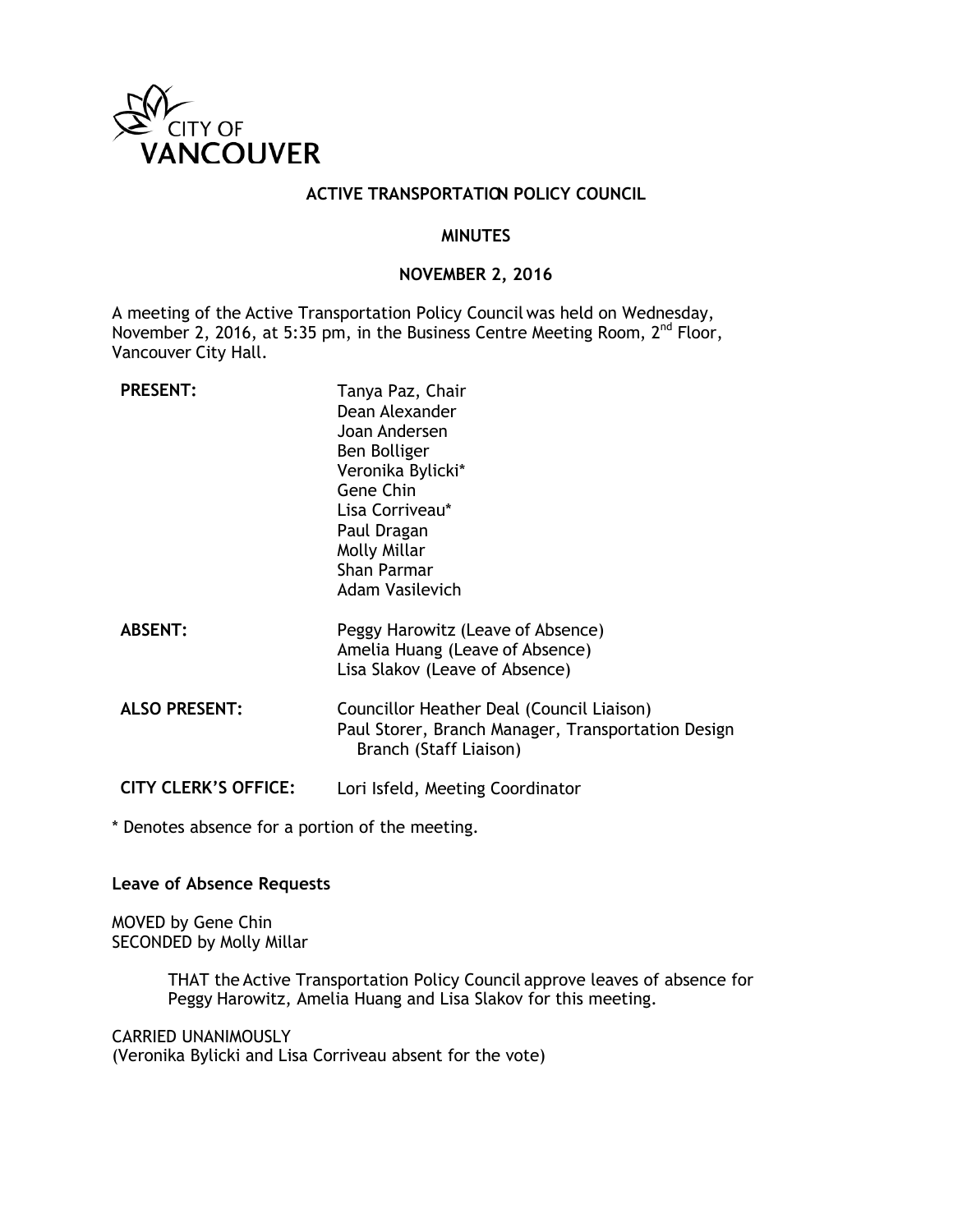### **Approval of Minutes**

MOVED by Paul Dragan SECONDED by Joan Andersen

> THAT the Active Transportation Policy Council approve the minutes of the meeting held on September 28, 2016.

CARRIED UNANIMOUSLY

## **1. Evergreen Expansion Update**

Sarah Ross, Acting Director, System Planning and Consultation, TransLink, provided a presentation on the Evergreen Expansion and the proposed TransLink 10 Year Vision. Questions and discussion ensued. The Committee provided feedback and suggestions to improve bike accessibility on trains as well as awareness and safety on SkyTrain and at stations for all modes.

## **2. Council of Councils Presentation and Term Summary**

The Committee reviewed the presentation prepared by Ben Bolliger and Shan Parmar, to be presented at the Council of Councils event on November 9, 2016, thanked them for their work, and briefly discussed the summary of activities for the 2015 – 2017 term.

## **3. Subcommittee Updates**

*(a) Policy Subcommittee Update*

No report was provided.

- (b) *Projects Subcommittee Update*
- *(i)* 700 and 900 Robson Street Motion

The Chair introduced a motion regarding the 700 and 900 blocks of Robson Streets. It was,

MOVED by Dean Alexander SECONDED by Veronika Bylicki

#### **WHEREAS**

- 1. The 800 block of Robson Street is now open to people and closed to vehicles;
- 2. Before the closure there were seven times the number of pedestrians walking through 800 Robson Street than people in vehicles or on buses;
- 3. Both the eastbound and westbound outer lanes of the adjacent blocks on Robson - the 700 and 900 blocks - are no longer useful for vehicles since they are no longer permitted to go straight to or from the 800 block of Robson;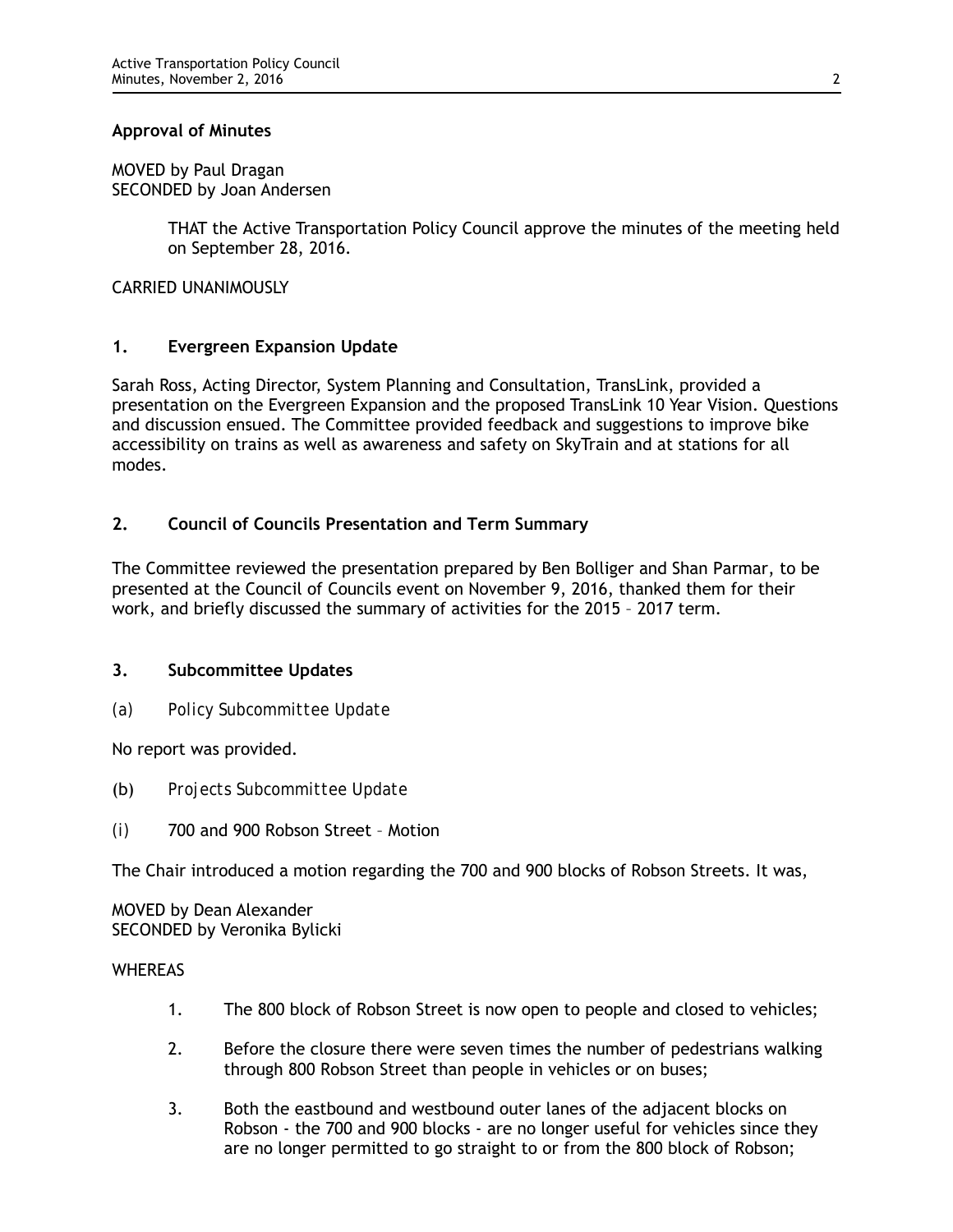- 4. Currently the 700 and 900 Robson Street outer lanes have large bollards and "Lane Narrows" signs blocking vehicles from using them, making them available to bicycles;
- 5. The 800 block Robson signs blocking vehicles earlier this summer allowed for slow bicycle riding, now ask people to walk their bicycles and sometimes sign placement blocks bicycles from the roadway in that block;
- 6. The current interim traffic plan for the 700 and 900 blocks of Robson Street are incongruent with the pedestrian only signage for the 800 block of Robson Street, which confuses people; and
- 7. In Vancouver and in other cities, people will bicycle through car-free spaces and therefore it is best to direct it or make it obvious;

THEREFORE BE IT RESOLVED THAT the Active Transportation Policy Council recommends that the City of Vancouver improve the 700 and 900 blocks of Robson Street for active transportation modes such as:

- Removing the bus stops;
- Widening the crosswalks;
- Using the location between the trees as better places for vendors;
- Otherwise enhance the environment for people walking but not to the detriment of people bicycling;
- Develop a policy regarding bicycling in car-free spaces partly based upon best practices elsewhere e.g. [http://www.ictct.org/migrated\\_2014/ictct\\_document\\_nr\\_760\\_703B%20Hans%](http://www.ictct.org/migrated_2014/ictct_document_nr_760_703B%20Hans%20Godefrooij%20Cycling%20in%20pedestrian%20areas.pdf) [20Godefrooij%20Cycling%20in%20pedestrian%20areas.pdf;](http://www.ictct.org/migrated_2014/ictct_document_nr_760_703B%20Hans%20Godefrooij%20Cycling%20in%20pedestrian%20areas.pdf)

Note: This may include signs and/or modification in colour that work on surface to show people bicycling, skateboarding, inline skating and other active transportation is permitted in the space, possibly at certain times such as when it's not crowded.

- Providing all-weather bike corrals (parking) at both ends of any car-free plaza to encourage more people to gather; and
- Closing the 900 block of Robson Street to vehicles, but allowing straight through traffic through the north/southbound alley. The added advantage is potentially making the Number 5 Bus more reliable.

CARRIED UNANIMOUSLY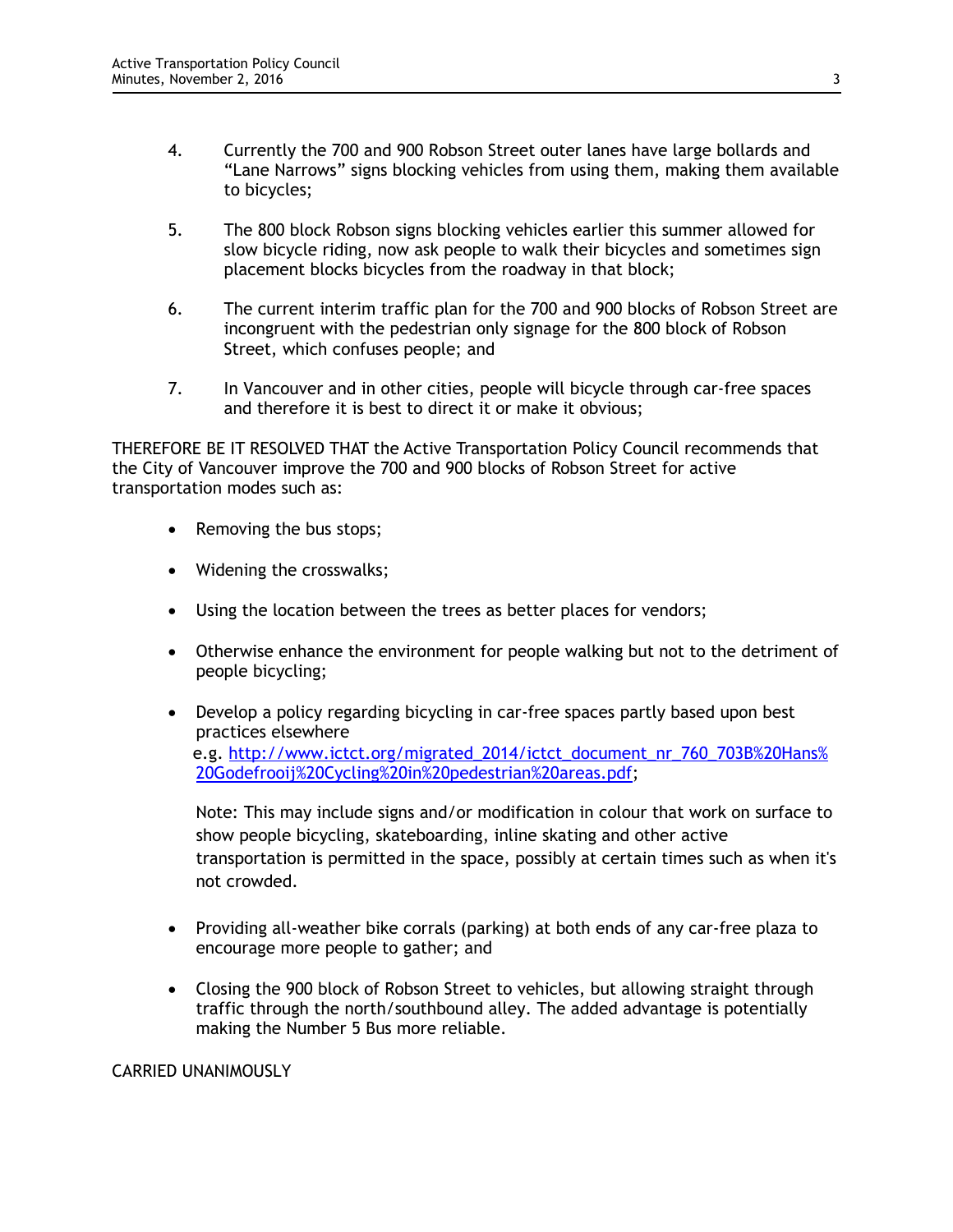*(ii)* Next Capital Budget – Allocation for Sidewalks/New Improvements

The Chair noted there is interest in submitting a request for funding for sidewalk improvements as part of the next Capital Budget. The Staff Liaison advised public consultation on the next Capital Budget will begin in 2018.

*(iii)* Criteria for Active Transportation Routes Task Group

The Chair advised that a three member task group is preparing criteria for selecting potential new bike routes, and that an update on findings will be provided at one of the next Project Subcommittee meetings.

*(iv)* Crosswalks and #VisionZero

Following discussion regarding upcoming transportation reports to Council on December 14, 2016, Paul Storer, Staff Liaison, agreed to send a summary of transportation items slated for that day.

*(v)* 30kph Speed Limits on Greenways

Due to time constraints this item was tabled until the next meeting.

## **4. City Council Liaison Update**

The Council Liaison provided updates on a variety of topics including  $10<sup>th</sup>$  Avenue bikeway and the temporary Arbutus Greenway. Discussion ensued.

## **5. Chair and Member Updates**

*(a) Chair Update – November 4, 2016, Deadline to Apply for the 2017 - 2018 Term*

The Chair reminded members that if reapplying they need to do so by November 4, 2016.

*(b) Chair Update – Urban Design Panel*

The Chair advised she has asked Gil Kelley, the new General Manager of Planning, Urban Design, and Sustainability for an active transportation representative to be added to the Urban Design Panel.

*(c) Vancouver City Planning Commission Update – Amelia Huang*

The Chair noted an update had been provided by Amelia Huang by email.

## **6. Park Board/VSB/VPD Liaison Updates**

Park Board Liaison report was circulated by email.